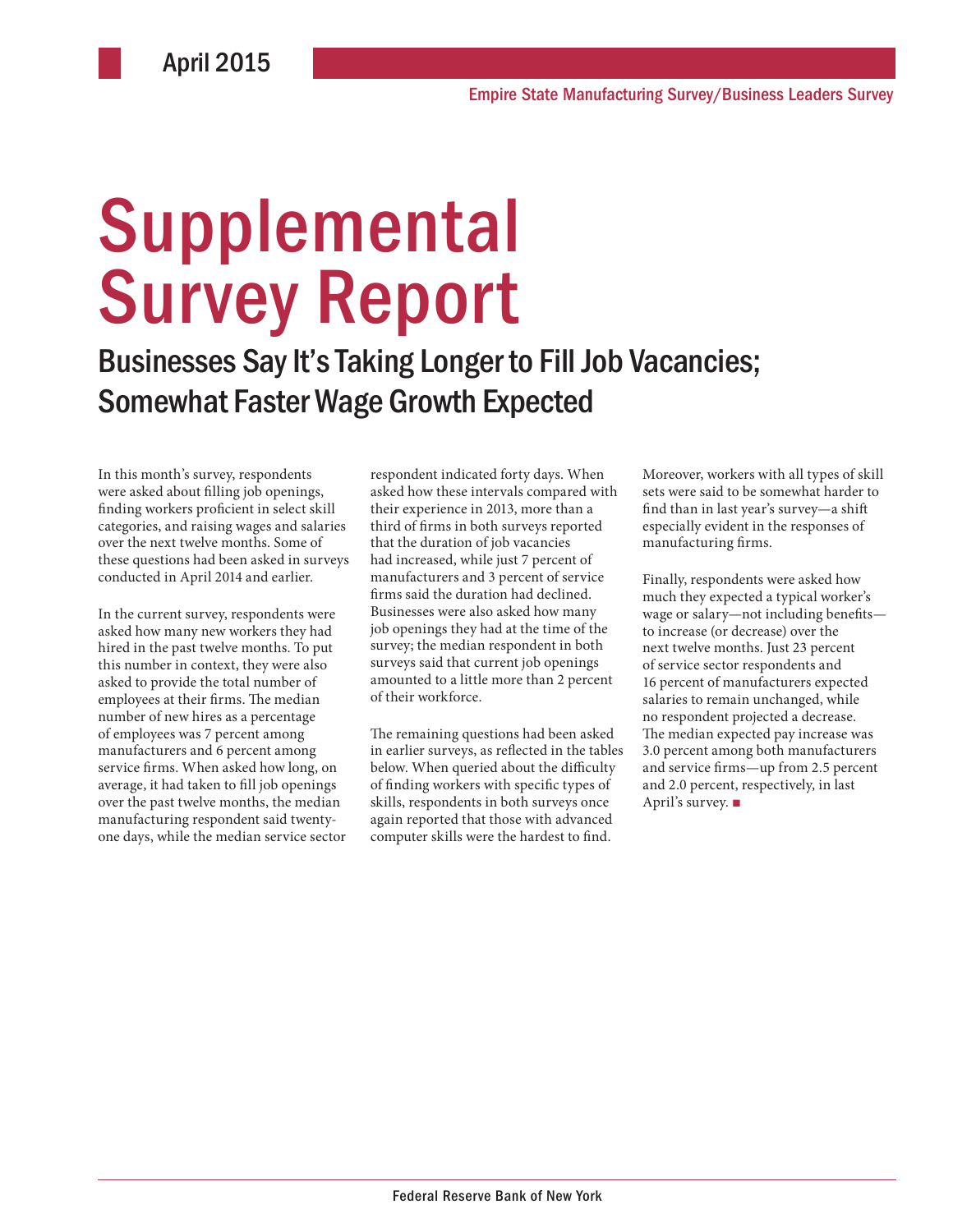|                                                                                                                                                                                 | <b>Empire State Manufacturing Survey</b> |               |                              | <b>Business Leaders Survey</b> |         |                              |  |
|---------------------------------------------------------------------------------------------------------------------------------------------------------------------------------|------------------------------------------|---------------|------------------------------|--------------------------------|---------|------------------------------|--|
|                                                                                                                                                                                 | Average                                  | <b>Median</b> | Percentage<br>of Respondents | Average                        | Median  | Percentage<br>of Respondents |  |
| <b>OUESTION 1</b>                                                                                                                                                               |                                          |               |                              |                                |         |                              |  |
| Roughly how many workers are currently employed<br>at your establishment?                                                                                                       | 181                                      | 80            |                              | 928                            | 105     |                              |  |
| <b>OUESTION 2</b><br>Roughly how many new workers has your establishment                                                                                                        | 20                                       |               |                              | 72                             | 5       |                              |  |
| hired over the past year?<br>New hires as a share of workforce*                                                                                                                 | 10.1%                                    | 5<br>7.3%     |                              | 9.1%                           | $6.0\%$ |                              |  |
|                                                                                                                                                                                 |                                          |               |                              |                                |         |                              |  |
| <b>QUESTION 3</b><br>Thinking about job vacancies at your establishment<br>over the past year, on average, roughly how many days<br>did it take you to fill a typical position? | 33                                       | 21            |                              | 51                             | 40      |                              |  |
| <b>QUESTION 4</b>                                                                                                                                                               |                                          |               |                              |                                |         |                              |  |
| How does this number compare with 2013?                                                                                                                                         |                                          |               |                              |                                |         |                              |  |
| More days than in 2013                                                                                                                                                          |                                          |               | 34%                          |                                |         | 35%                          |  |
| Same number of days as in 2013                                                                                                                                                  |                                          |               | 59%                          |                                |         | 62%                          |  |
| Fewer days than in 2013                                                                                                                                                         |                                          |               | 7%                           |                                |         | 3%                           |  |
| <b>OUESTION 5</b>                                                                                                                                                               |                                          |               |                              |                                |         |                              |  |
| Roughly how many job openings are there at your                                                                                                                                 |                                          |               |                              |                                |         |                              |  |
| establishment at the present time?                                                                                                                                              | 4.4                                      | 2.0           |                              | 24.8                           | 3.0     |                              |  |
| Job openings as a share of workforce*                                                                                                                                           | 2.5%                                     | 2.1%          |                              | 3.7%                           | 2.1%    |                              |  |

\* This measure represents the average and median proportion across all respondents.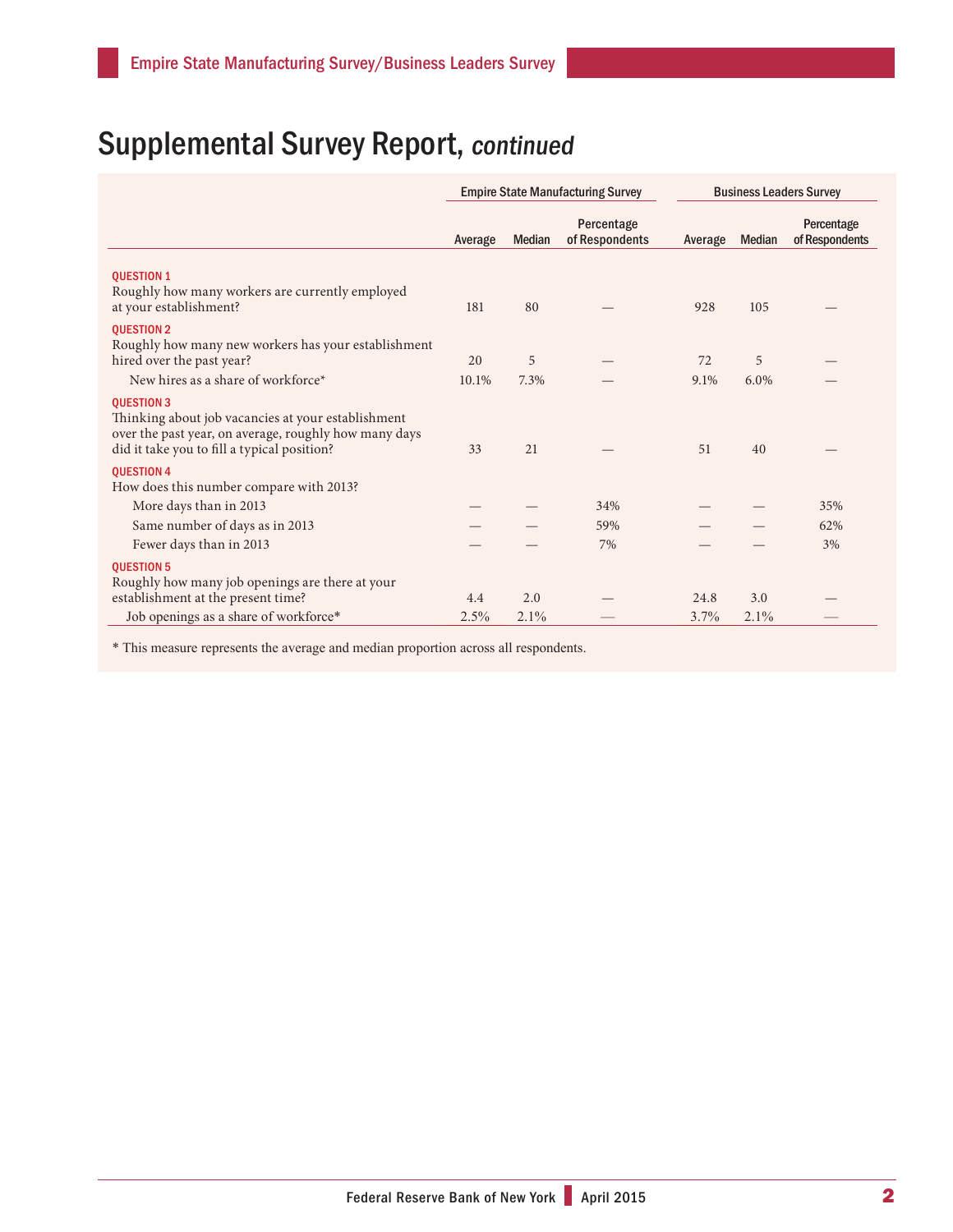#### QUESTION 6

**To what extent have you recently had difficulty finding workers who are proficient in each of the following areas?**

|                           | <b>Empire State Manufacturing Survey</b> |                                             |                                      |    |                         |                   |            |                    |  |  |
|---------------------------|------------------------------------------|---------------------------------------------|--------------------------------------|----|-------------------------|-------------------|------------|--------------------|--|--|
|                           |                                          |                                             | Percentage of Respondents Reporting: |    | Difficulty Rating*      |                   |            |                    |  |  |
|                           | <b>No Difficulty</b>                     |                                             |                                      |    | <b>Great Difficulty</b> | <b>April 2015</b> | April 2014 | <b>April 2013</b>  |  |  |
| Basic math skills         | 13                                       | 7                                           | 31                                   | 40 | 10                      | 57.1              | 54.3       | 53.0               |  |  |
| Basic English skills      | 18                                       | 15                                          | 35                                   | 28 | 4                       | 46.6              | 46.0       | 47.9               |  |  |
| Basic computer skills     | 11                                       | 14                                          | 40                                   | 28 | $\overline{7}$          | 51.4              | 48.4       | 49.4               |  |  |
| Advanced computer skills  | $\overline{7}$                           | 3                                           | 24                                   | 33 | 33                      | 70.5              | 63.2       | 62.0               |  |  |
| Interpersonal skills      | 6                                        | 7                                           | 36                                   | 43 | 8                       | 60.2              | 51.6       | 52.1               |  |  |
| Punctuality / reliability | 6                                        | 6                                           | 31                                   | 36 | 21                      | 65.4              | 55.6       | 58.7               |  |  |
|                           | <b>Business Leaders Survey</b>           |                                             |                                      |    |                         |                   |            |                    |  |  |
|                           |                                          | <b>Percentage of Respondents Reporting:</b> |                                      |    |                         |                   |            | Difficulty Rating* |  |  |

|                           | <b>No Difficulty</b> |                |    |    | <b>Great Difficulty</b> | <b>April 2015</b> | April 2014 | <b>April 2013</b> |  |
|---------------------------|----------------------|----------------|----|----|-------------------------|-------------------|------------|-------------------|--|
|                           |                      |                |    |    |                         |                   |            |                   |  |
| Basic math skills         | 41                   | 8              | 23 | 26 | 3                       | 35.4              | 30.8       | 29.8              |  |
| Basic English skills      | 36                   | $\overline{7}$ | 27 | 19 | $\mathcal{D}$           | 33.7              | 31.9       | 31.1              |  |
| Basic computer skills     | 33                   | 18             | 32 | 17 |                         | 33.8              | 32.9       | 28.6              |  |
| Advanced computer skills  | 12                   | 15             | 28 | 26 | 19                      | 56.4              | 50.2       | 50.6              |  |
| Interpersonal skills      | 18                   | 14             | 29 | 30 | 8                       | 48.5              | 46.7       | 41.8              |  |
| Punctuality / reliability | 23                   | 24             | 19 | 28 | 6                       | 42.1              | 40.1       | 35.4              |  |

\*This composite measure facilitates comparisons over time as well as across the six skill categories. The measure gives the following weights to the columns shown: 0 percent, 25 percent, 50 percent, 75 percent, 100 percent. The measure can range from 0 (if all respondents indicate no difficulty) to 100 (if all respondents indicate great difficulty).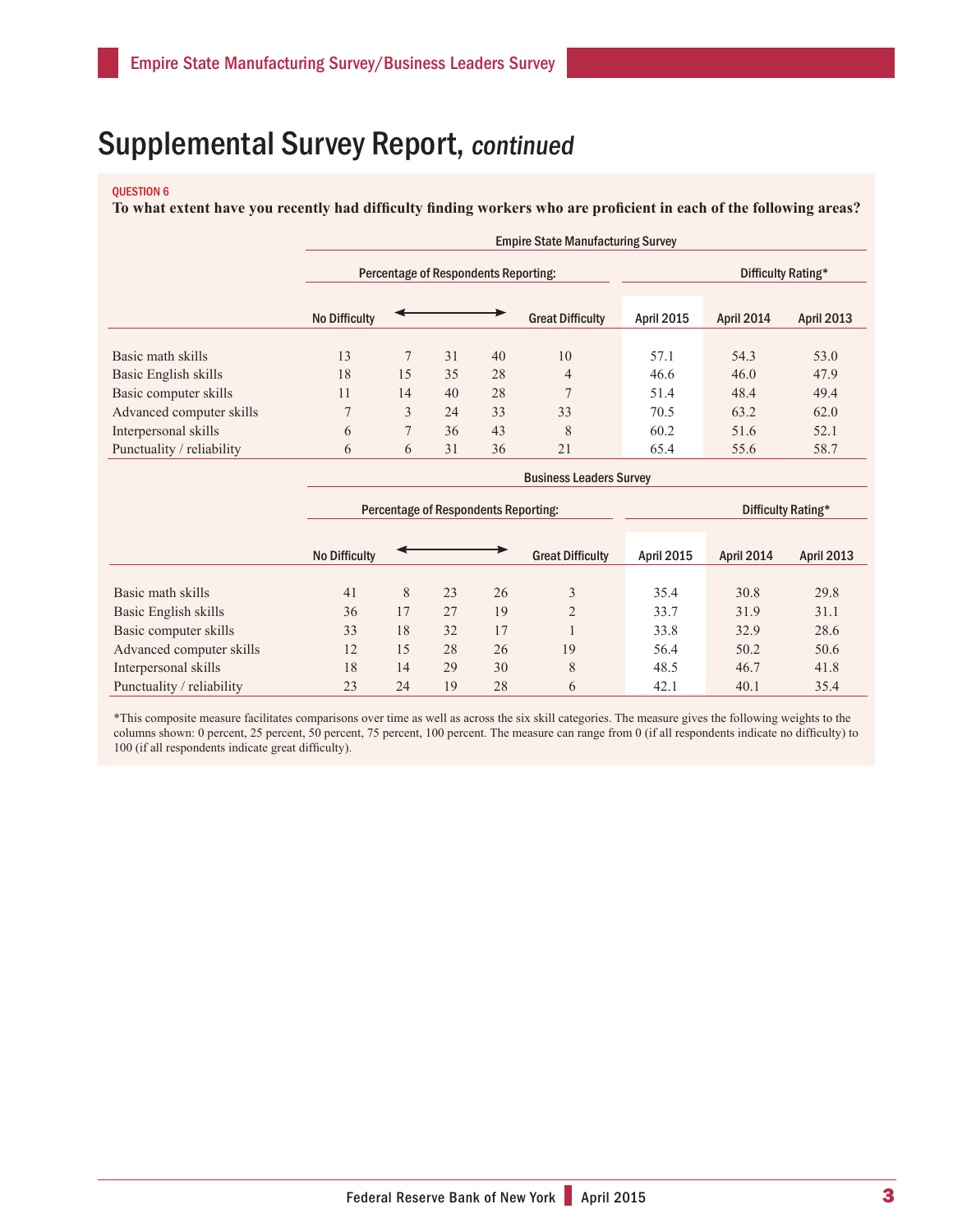#### HISTORICAL OVERVIEW FOR QUESTION 6

**To what extent have you recently had difficulty finding workers who are proficient in each of the following areas?** 

#### Difficulty Ratings for Surveys Conducted in April 2015, April 2014, and Earlier Years





Business Leaders Survey

\*This composite measure facilitates comparisons over time as well as across the six skill categories. For details on how this measure is computed, see the note to Question 6.